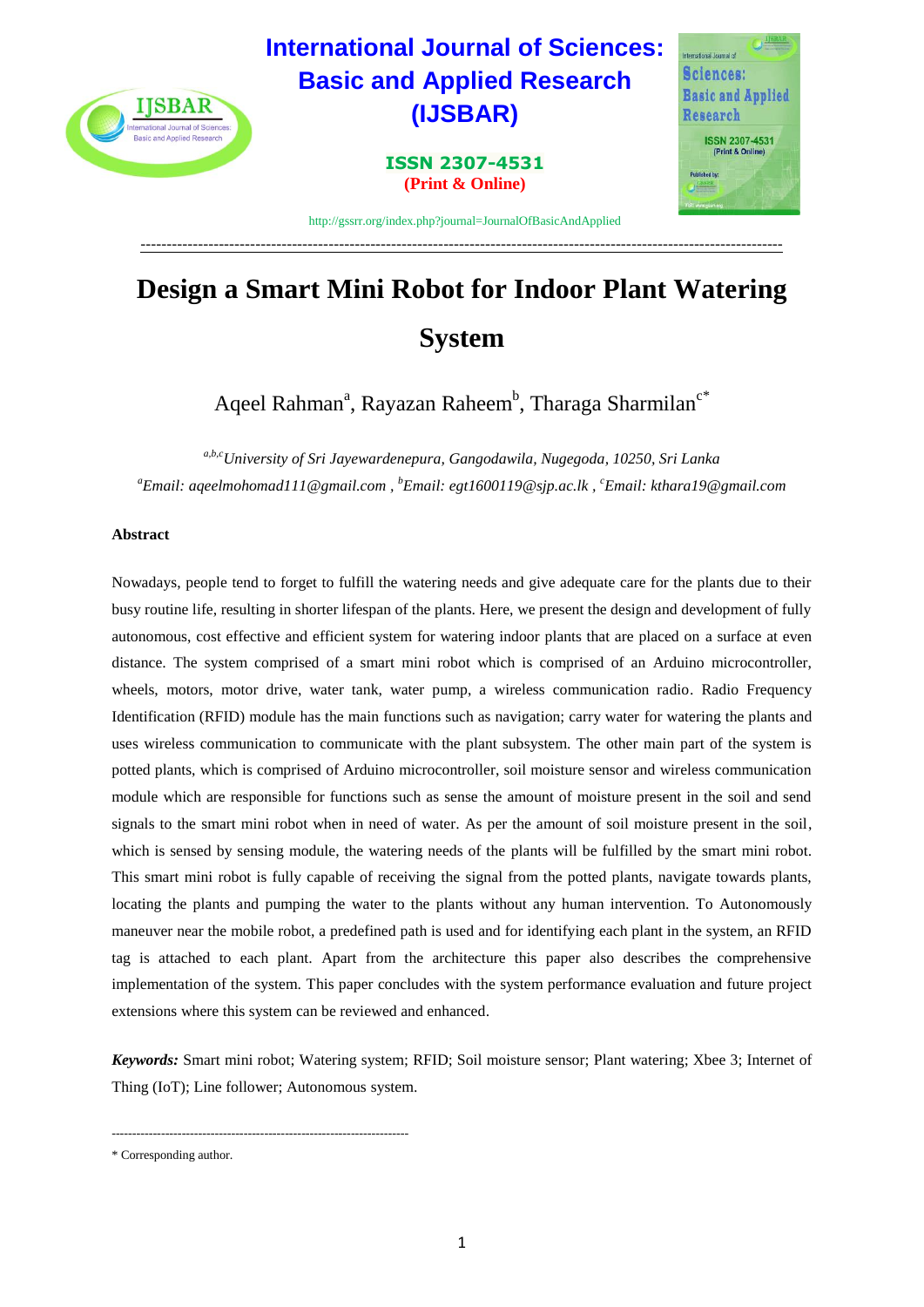## **1. Introduction**

Plants are pleasing addition to any internal environment and they make internal space more attractive, reduce stress as well as some plants help us feel better by easing mental fatigue by purifying the air that we breath, absorbing toxins which results in improvement in air quality. Due to lack maintenance of indoor plants (Insufficient watering), they might not live last longer, and prior research shows that, more than 80% of the flower's death are due to untimely watering [3]. Unfortunately, nowadays, people tend to forget to water the plants which are even inside of the house because of the accelerated pace of life. And also, gardeners/ inhabitants who are responsible for watering plant often might not have an idea about each plant's watering requirements since various plants need varied amount of water and it will be good if we water the plant considering the environmental condition such as moisture, temperature, etc. Therefore, this 'Smart mini robot for indoor plant watering system' will fulfill the requirements to be the solution for these problems. Apart from all of this, the experiments which were done before in this particular area show that, the automatic watering robot has the advantages of simple operation and convenient use, satisfied the automation and intelligent of modern life. But some of the systems are lesser in portability as the system is bulky as well as they required proper maintenance [5] and higher in cost [8].

The main objective of this study is to design a low-cost smart mini robot system for watering the indoor plant and test it in a controlled environment. The design of the 'smart mini robot' system consists of a mini moving robot with the wireless communication system and sensor module. In this study, a smart mini robot which has the ability to autonomously watering indoor potted plants without any human intervention has been designed.

#### **2. Materials and Methods**

### *2.1. System Design*

The system designed here contains three main parts, (i) Smart mini robot system, (ii) plant system, and (iii) communication system with sensor modules. A schematic diagram of the designed system is shown in figure 1 and control flow of the system is given in figure 2.

Figure 1 and 2 as a whole clearly shows how the developed system works. The system divides into two main subsystems, namely 'Plant Subsystem' and 'Robot subsystem' (Figure 1). Two subsystems are using a microcontroller for controlling, navigation purposes and Robot subsystem has water pump, RFID attached to it in order to carry out other functions such as watering and identifying plants respectively. The plant subsystem has a soil moisture sensor and RFID tag in order to measure soil moisture and identification applications. Figure 2 shows the flow of the system from measuring the soil moisture to watering the plant. If the measured moisture level exceeds the preset threshold the microcontroller in the plant will send a signal to the robot calling for watering. Then the robot will proceed to move towards the plant searching for the RFID tag which is tagged on the plant. If the robot detects the RFID tag, it will stop the and start to release water in to the potted plant using its arm. Finally, the robot will move to the maintenance bay when the watering is done.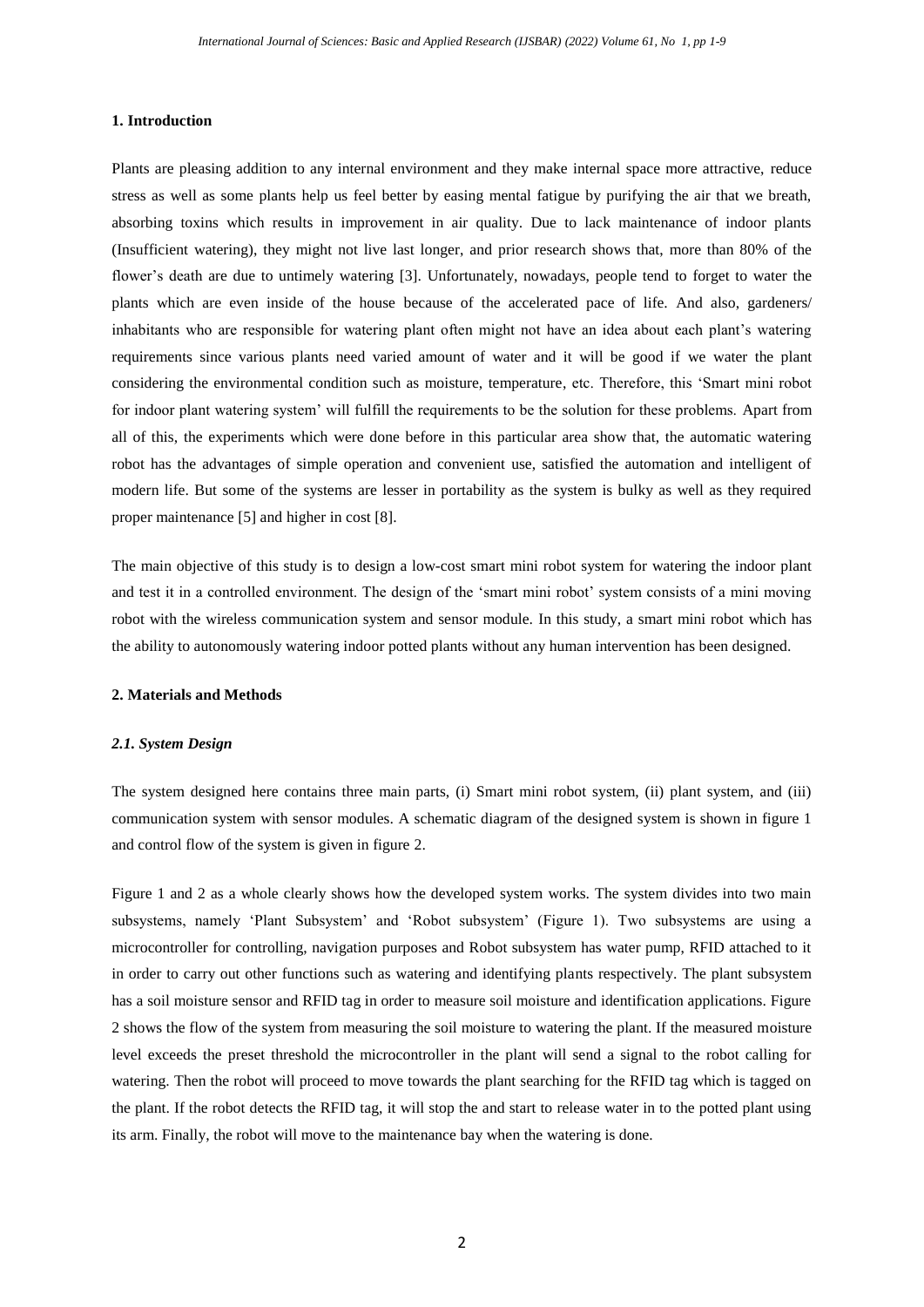

**Figure 1:** Schematic diagram of designed System.



Figure 2: Control flow of the system.

*2.1.1. Smart Mini Robot subsystem*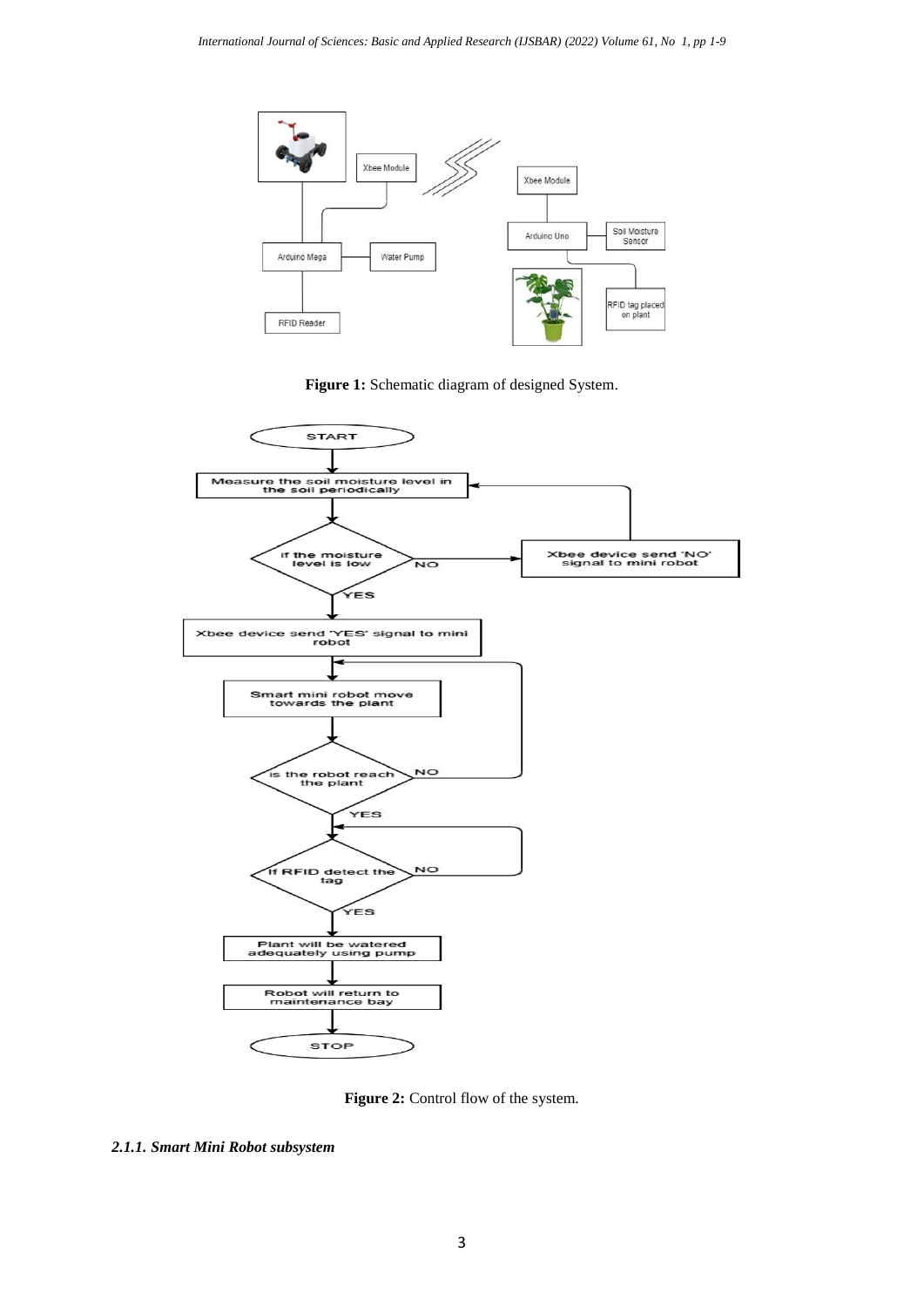The designed smart mini robot's hardware architecture comprises of an Arduino Mega (microcontroller) which responsible for controlling navigation and water dispensing system, A Xbee 3 radio for wireless communication, four wheeled robot with 12VDC motors (which can create torque up to 30Nm) and L298d motor driver for navigation, in-built 5 liters water tank and DC water pump for watering and EM-18 RFID reader module identification of each plants. It has to identify each plant using the RFID reader as it is a smart mini robot. Upon plant's request the smart mini robot will start to move along predefined path towards the particular plant and identify the plant using the RFID tag placed on the pot and as soon as the RFID tag got detected the smart mini robot will stop near the plant and the water pump will be triggered and start to pour water inside the pot using the pipe which is attached to the top of tank. For snake plants the water will be dispensed for around seven seconds and it's all coded in programming. In this way the watering needs of the plants will be fulfilled and the smart mini robot will return to its docking position.



**Figure 3:** Schematic diagram of smart mini robot.

### *2.1.2. Plant subsystem*

Second important part of this study is plant system. The plant's hardware architecture comprises of an Arduino Uno (Microcontroller), A Xbee 3 radio for wireless communication, moisture sensor and a dock. In pots, the moisture sensor submerged in the soil near the plant where the plants are planted in. RFID EM-18 is only capable of detecting tags in short range. Therefore the plants are needed to be placed near the predefined path. The moisture sensor's reading is processed by the Arduino Uno will be send to the smart mini robot via Xbee 3 radio, if the sensed values drop below the predefined threshold value which we decided as 30% moisture according to prior research materials, the smart robot will move towards the plant in order to water them. Which means in order to robot to proceed watering the potted plant, the sensed moisture level of the soil which is in the potted plant should drop below 30%. Until then robot will wait in the dock. Each pot which are going to be in the system will have a dock attached to it and in order to dock the smart mini robot but because of the line follower method which we are using in this project does not allow us to fully utilize the use of dock since the smart mini robot cannot be deviate or change it direction from the predefined path. Therefore, obstacles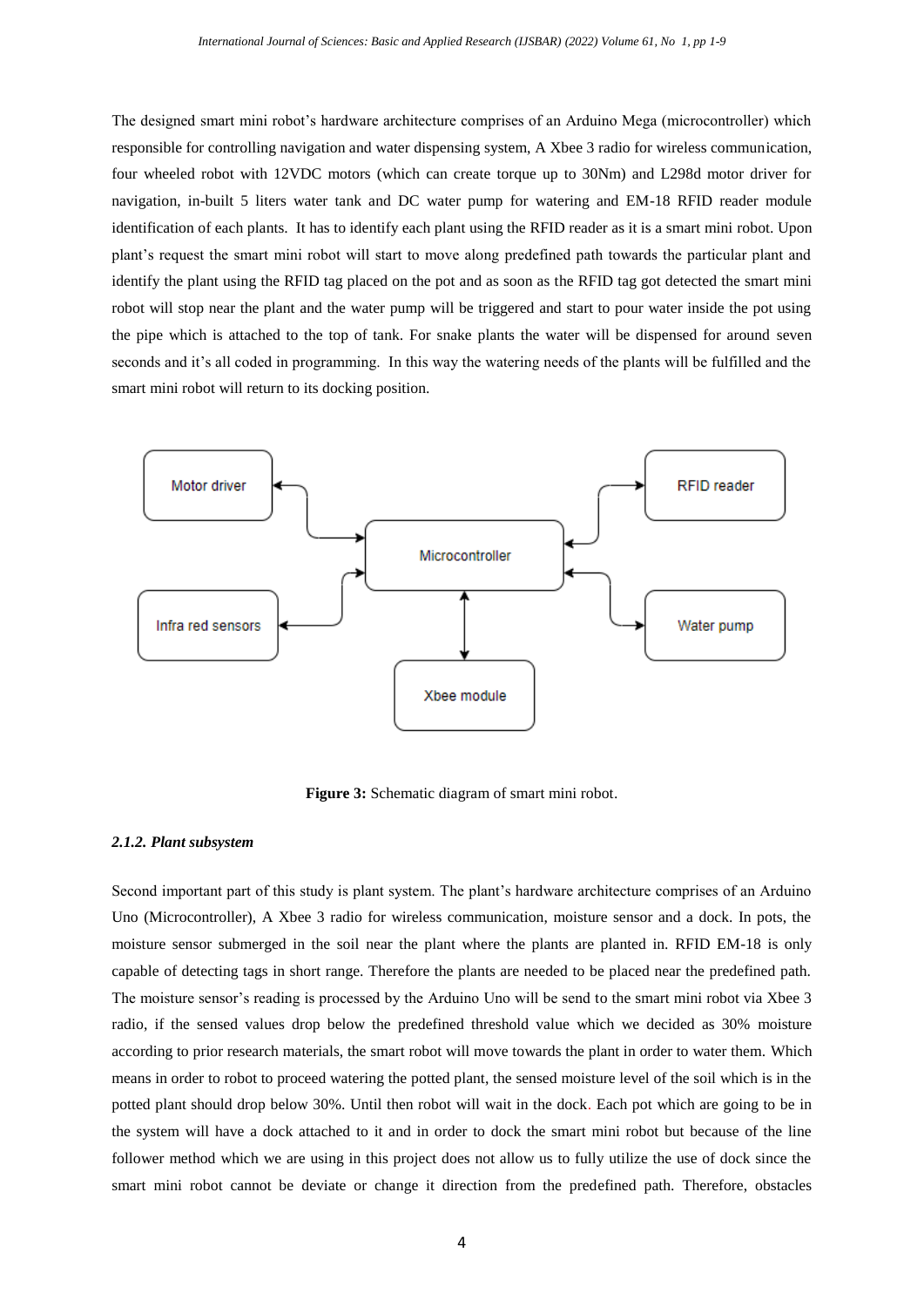avoidance navigation method can be easily updated in future.



**Figure 4:** Schematic diagram of Plant subsystem.

### *2.1.3. Communication subsystem*

Zigbee has been used as the communication protocol which is a low power and efficient wireless communication method compared to Wi-Fi. Xbee is the wireless module that built on Zigbee standard (IEEE 802.15.4). Latest Xbee 3 module has been selected, which has Outdoor RF line-of-sight range over 1000m which is more than enough for developing a communication between smart mini robot and the plant for developing the prototype. The Xbee 3 is configured in to API mode so there is no need of confusing between the sender receiver since any Xbee radio can send other Xbee radio messages as long as the radio has other Xbee radio's address. The Xbee 3 radio gets the required power from the 3.3V Arduino power supply pin and have Rx- Rx, Tx- Tx connection with Arduino Uno and mega in plant and smart mini robot respectively. XCTU console and Arduino IDE were used to configure the Xbee 3 radio module.



**Figure 5:** Schematic diagram of communication subsystem.

# *2.2. Navigation*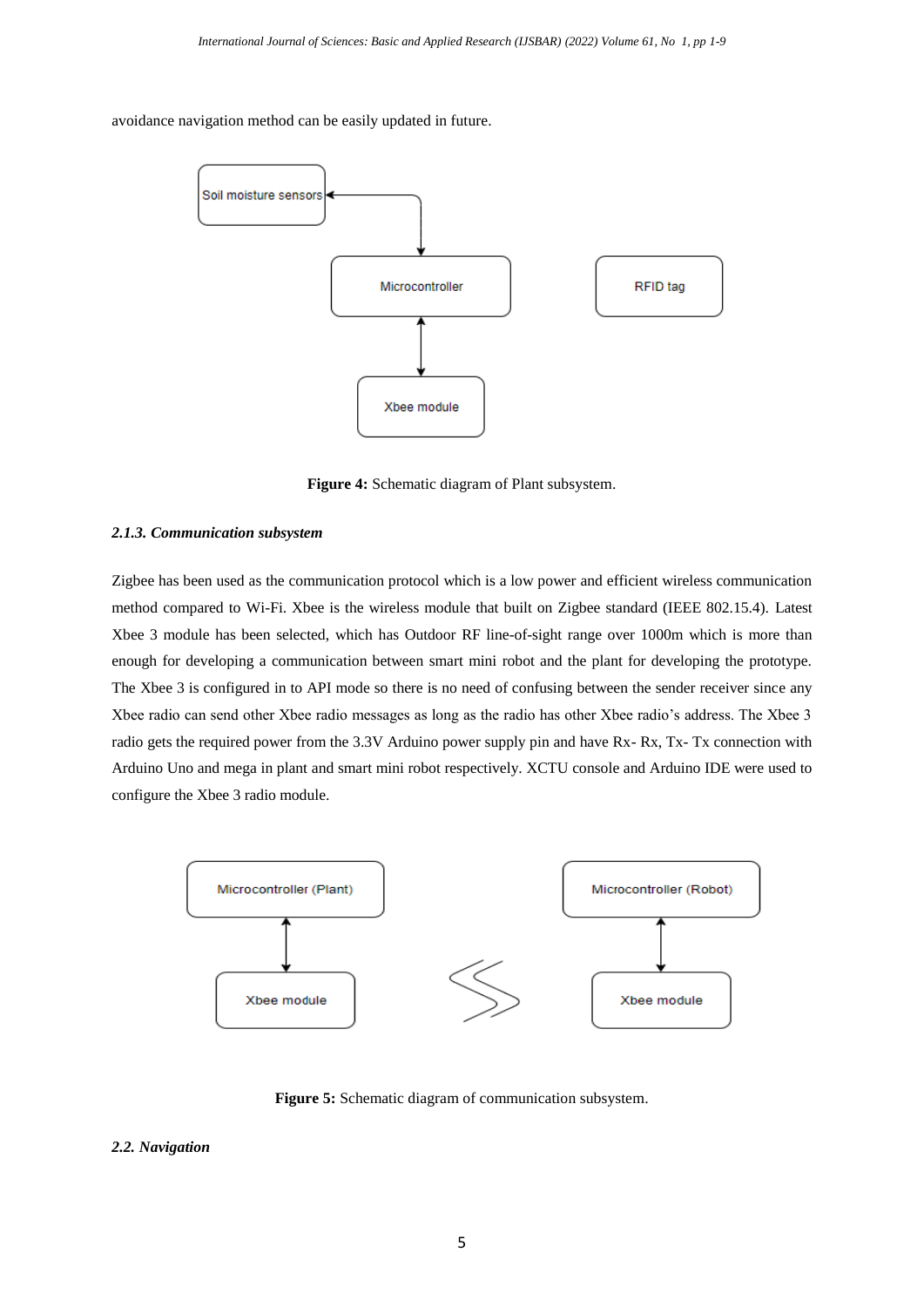As mentioned before the navigation of the smart mini robot is based on line follower method. It's important to mention about the wheels which were used to develop the prototype, they are specially designed for smooth navigation inside the house and it makes less noise when move along the surface unlike off road wheels. Wheels are connected to Arduino via motor drive which connected with Arduino's PWM pins to enabling smooth turning of corners.

#### **3. Conclusion**

As we already mentioned that the indoor plants are plays a major role to any building making the environment stress free, purify the air that we breath and people often tend to forget to water them and give the proper care the plants require because of their busy life schedule which often resulting in death of the plants. In this paper, we describe our experience designing and developing an autonomous indoor plant watering system with the use of smart mini robot that has the capability of watering indoor potted plants that are placed near and along a predefined black line which enable the robot to navigate in line following method without any human intervention. The smart mini robot comprised of Arduino Mega microcontroller for controlling and processing purposes, EM 18 RFID reader module to read the RFID tag placed on the plant to identify each plant from one another, a 12V DC water pump for pumping adequate amount of water to the plant with the help of pipe and Xbee 3 wireless communication device for enabling communicating between plant and smart mini robot. Briefly, it is fully capable of performing several main functions such as having a communication between plant via Xbee 3 radio which is based on ZigBee protocol, navigate to specific plant which is placed along the predefined line and can locate them by read the RFID tag which placed on the pot using RFID reader to stop at the pot upon request from the plant. After making the stop finally, it has the ability to automatically dispense adequate amount of water to the potted plants for certain amount of time and returns to its maintenance bay. The next main subsystem which is potted plant comprised of Arduino Uno for controlling and processing purposes, soil moisture sensor for sensing the amount of moisture present in the soil which is important for the plant to live, like the smart mini robot this also has Xbee 3 wireless communication module for communicating with the robot and potted plants is attached by RFID tag to differently identify them. The plant will send a signal to the smart mini robot requesting for water if the soil moisture content in the soil dropped below the predefined threshold value. We used an evaluation method for evaluating cost effectiveness of the project by comparing our system with the previously developed system. And we could be also able to estimate the time needed for watering many plants if the watering requests come from many plants and plotted a graph. Since We have to done the project amid pandemic, we faced hard time purchasing the components needed for the proposed project because of the pandemic which resulted in shortage in some components which were required for developing the project, resulting some delay in completing the prototype. Hurdling all these hurdles We could be able to finish our project and had a chance to fully run the system. We theorized the sudden resistance to work might have been due to the excessive weight it had to borne during those runs. The smart mini robot for indoor plant watering system is an ideal solution for watering the indoor plant autonomously without any human intervention by further modification and future improvements it also can be used for outdoor watering needs as well.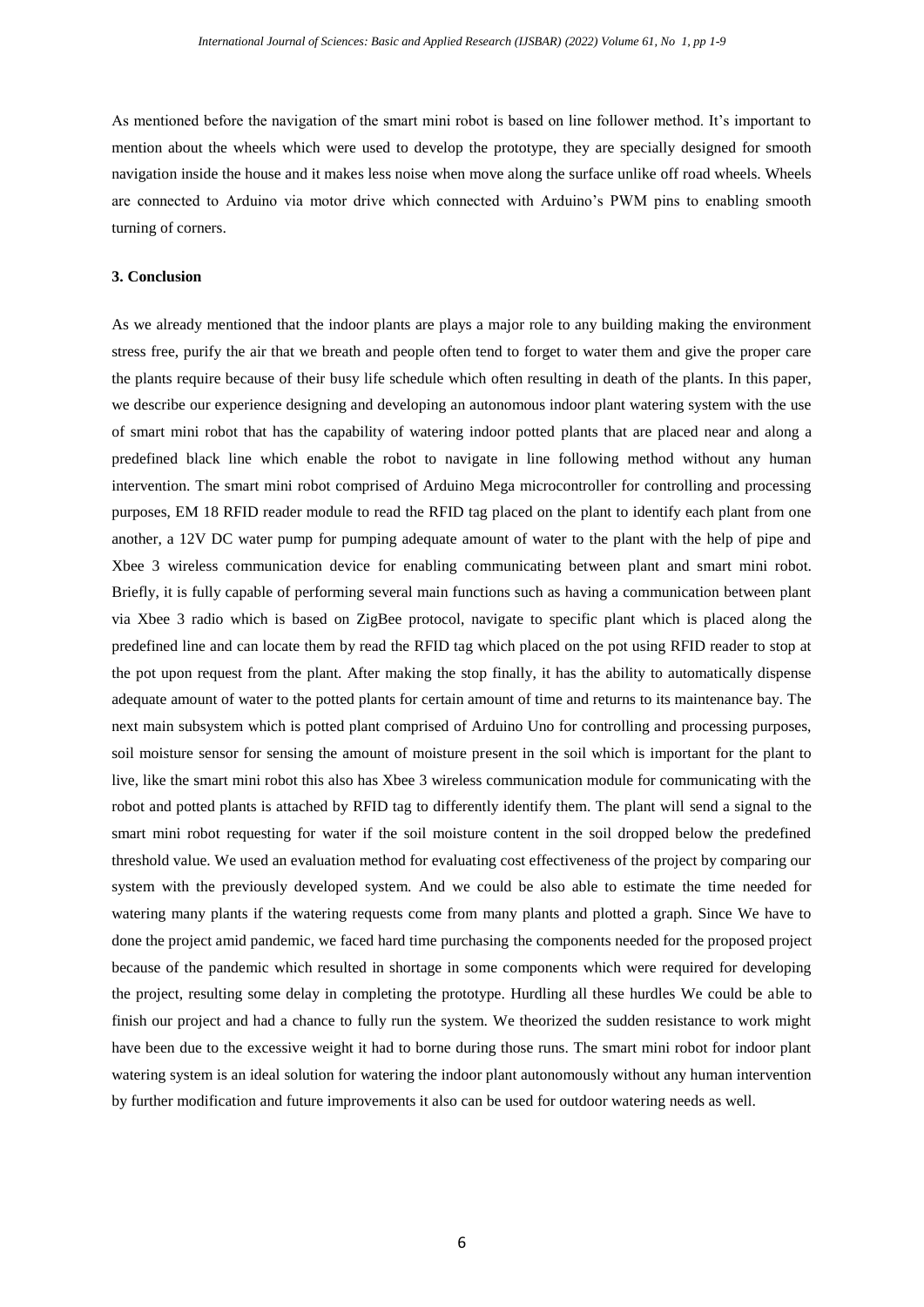#### **4. Future Works**

Even though we have planned to fully complete the development of the system as we described in the design, apart from the automatic water refilling system which was proposed (refilling the tank if the water in the tank finished.) we could be able to develop all the other aspect of the proposed prototype. Since, we had to do our project amid the pandemic we were faced several problems from procuring the materials to developing the prototype and due to the time commitment, we had already made, it was very difficult for us to come to a fully completed model which was comprised with an automatic water refilling system. apart from completing the system as we proposed, we also have some future works which could improve this system very much. By providing machine learning capabilities, the smart mini robot can be used to harvest fruits and vegetables in houses as well as in farms and maintain a database of each and every plant in the system, their fruit/ vegetable and maturity of them. This future enhancement to the prototype will play a major role in autonomous farming and harvesting with the use cameras, and by equipping the smart mini robot with the DOF enabled arm will open the door for many improvements. Apart from using in plucking fruits, by doing this the smart mini robot could also be able to water potted plants with different heights [5]. Apart from that in future updates we are looking to update this smart mini robot system to be able to water outdoor plant, farm by increasing the robustness of the robot which ensure the non-dependence of the outdoor plants and crops as well. To use this in outdoor, we have to equip the smart mini robot with the obstacle avoidance capability. As we have a plan to enhance the system to be used in outdoor, it will also be a great improvement if we could power the smart mini robot by mounting a solar panel on top of the robot, since the solar panel will have the access for direct sunlight ensuring smart mini robot system self-sustained as well as more ECO friendly [8]. And also, by enhancing the system to automatically map the area will be very useful since the smart mini robot will be in motion when watering the plant, and in the meantime, resting time it also can map the area. Providing the robot with the mapping ability will be helpful to easily locate plants as well as adding new plants to the system and so on. And finally, this project can be enhanced to be able to supply the fertilizer which is needed for the plants and crops on demand basis much like automatic watering. The chemical sensors planted in the soil can measure amount of minerals in the soil and send signal to the smart mini robot if the amount drop below the threshold value.

#### **References**

- [1] Hema N, Reema Aswani, Monisha Malik, "Plant Watering Autonomous Mobile Robot", International Journal of Robotics and Automation (IJRA), Vol. 1, No. 3, September 2012
- [2] Xingcan Liu, Hao Yin and Chen Zang, "Design of Intelligent Watering System Based on STM32", Academic Journal of Engineering and Technology Science, ISSN 2616-5767 Vol. 2, Issue 1: 153-156, DOI: 10.25236/AJETS.020027
- [3] Li Yang and Yin Tianguang, "Design of the Solar Energy Watering Robot", International Journal of Materials, Mechanics and Manufacturing, Vol. 3, No. 3, August 2015
- [4] Aishwarya T, Chaithra M, Meghana M R, Sushma R Krishnan, "Raspberry Pi and Arduino Based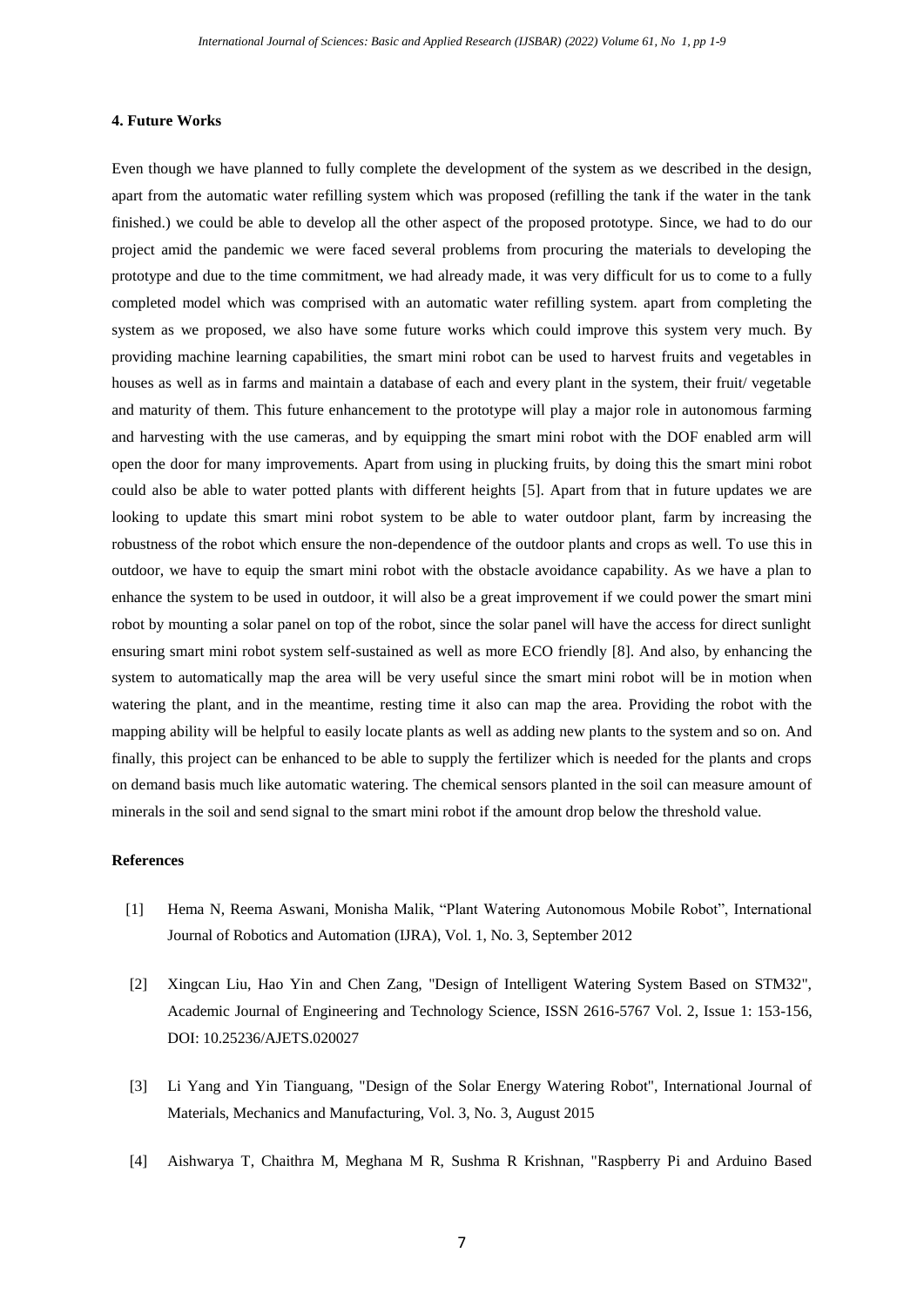Automated Irrigation System", Karnataka State Council for Science and Technology, 2017

- [5] Nikolaus Correll, Nikos Arechiga, Adrienne Bolger, Mario Bollini, Ben Charrow, Adam Clayton, Felipe Dominguez, Kenneth Donahue, Samuel Dyar, Luke Johnson, Huan Liu, Alexander Patrikalakis, Timothy Robertson, Jeremy Smith, Daniel Soltero, Melissa Tanner, Lauren White, Daniela Rus, "Indoor Robot Gardening: Design and Implementation", Intelligent Service Robotics, October 2010.
- [6] Mahendra Vucha, K Jyothi, Kiran Kumari, R Karthik, "Cost Effective Autonomous Plant Watering Robot", International Journal of Recent Technology and Engineering (IJRTE), ISSN: 2277-3878, Volume-7 Issue-5, January 2019
- [7] Laura García, Lorena Parra, Jose M. Jimenez, Jaime Lloret, and Pascal Lorenz, "IoT-Based Smart Irrigation Systems: An Overview on the Recent Trends on Sensors and IoT Systems for Irrigation in Precision Agriculture", www.mdpi.com/journal/sensors, 14 February 2020
- [8] Devdutt, Ishlok Vashistha, Vimlesh Singh, Priyanka Bansal, Abhiruchi Passi, "Plant watering bot "Plant o Bot", International Journal of Computer Science and Mobile Computing, Vol.6 Issue.4, April- 2017, pg. 349-352
- [9] Kevin Sikorski, "A Robotic Plant Care System", Intel Research, May 14, 2003
- [10] Ayumi Kawakami, Koji Tsukada, Keisuke Kambara, Itiro Siio, "PotPet: Pet-like Flowerpot Robot", Conference Paper, January 2011
- [11] E.J. Van Henten, J. Hemming, B.A.J. Van Tuijl, J.G. Kornet, J. Meuleman, J. Bontsema and E.A. Van Os, "An Autonomous Robot for Harvesting Cucumbers in Greenhouses", Autonomous Robots 13, 241– 258, 2002
- [12] Constantinos Marios Angelopoulos, Sotiris Nikoletseas, Georgios Constantinos Theofanopoulos, "A Smart System for Garden Watering using Wireless Sensor Networks", MobiWac '11 Proceedings of the 9th ACM international symposium on Mobility management and wireless access Pages 167-170 ACM New York, NY, USA, 2011
- [13] Keshon Karishan Jerom Prathaban, "Smart Water Irrigration System for Farmers in Sri Lanka", International Research Symposium – 2019, ISSN 2659-2061,  $15<sup>th</sup>$  of October, 2020
- [14] Abhishek Gupta, Shailesh Kumawat, Shubham Garg, "Automatic Plant Watering System", Imperial Journal of Interdisciplinary Research (IJIR) Vol-2, Issue-4, 2016
- [15] Krithika Shah, Saylee Pawar, Gourav Prajapathi, Shivam Upadhyay, Gayatri, Hegde, "Proposed Automated Plant Watering System Using IoT", SSRN Electronic Journal, January 2019
- [16] Ridwan Siskandar, Muhammad A Fadhil, Billi R Kusumah, Irmansyah, Irzaman, "IoT: Automatic Plant